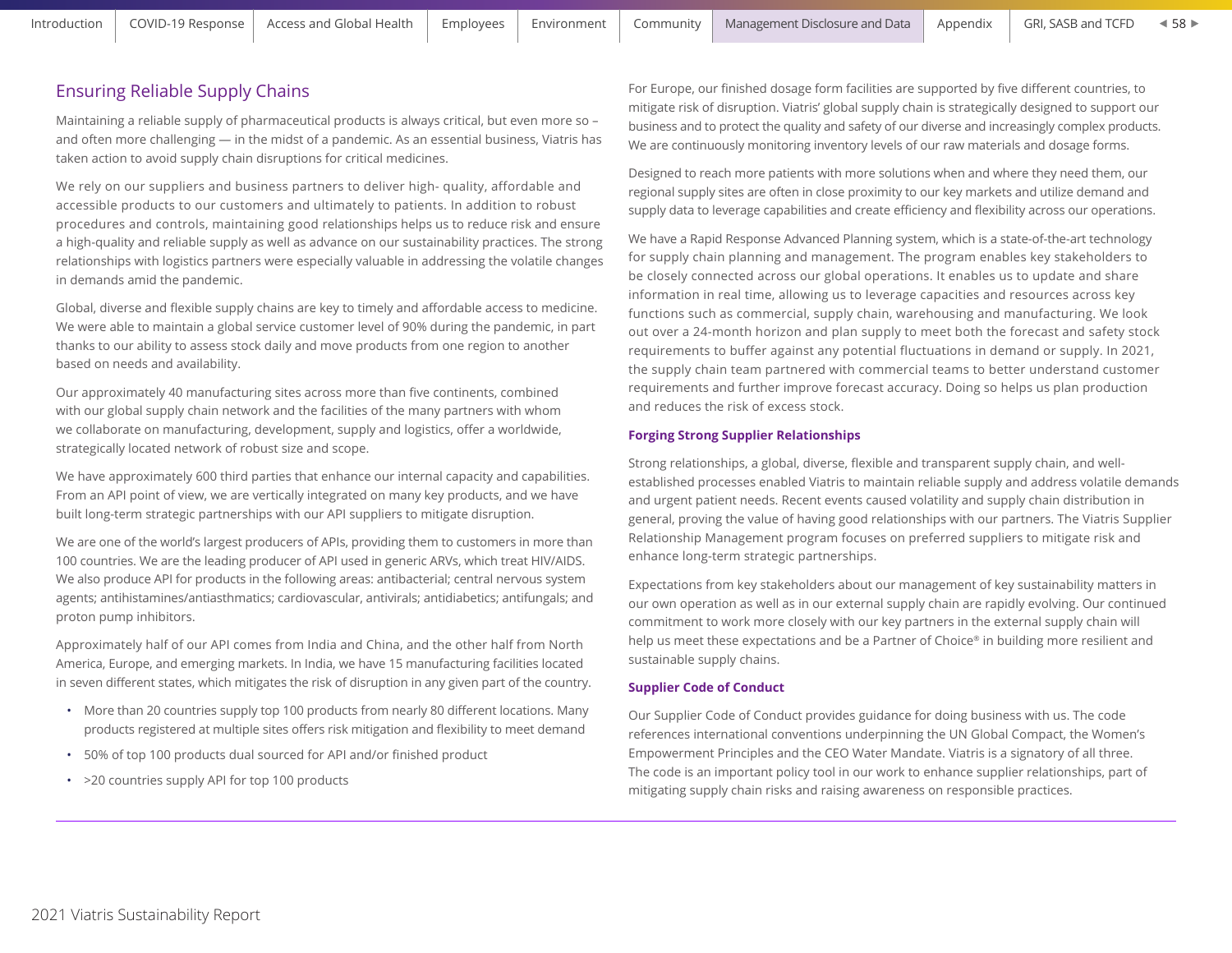## **Building out Sustainable Sourcing**

Our sourcing vision is to serve as:

- Integrator of social, ethical and environmental parameters into Viatris Sourcing Practices, Standards & Strategies
- Partner of Choice®
- Catalyst for supply resilience ensuring access to more markets and patients worldwide

As part of the integration work that continued in 2021, we took the opportunity to review our governance and programs on sustainable sourcing. New members joined our Council for Sustainable Sourcing to better reflect the new company and to further facilitate ownership across key functions. The council includes members from Viatris' vertical and sourcing leadership, EHS and CSR leadership, Quality and Compliance.

This group will continue to:

- Provide guidance and direction for sustainable sourcing
- Develop governance, practice and reporting of sustainable sourcing
- Instill the culture of sustainable sourcing within sourcing teams
- Set annual sustainable sourcing goals and objectives
- Develop, implement and align with enterprise policies and metrics from a sustainable sourcing perspective
- Continue to expand our focus on green procurement.

In 2021, significant efforts went into further expanding our program on sustainable sourcing, leveraging the strengths and experiences from our legacy companies. Areas of focus included:

- Updating a new Supplier Code of Conduct for Viatris, reflective of our membership in the Pharmaceutical Supply Chain Initiative (PSCI)
- Developing new standards for EHS, labor and ethics assessment of external suppliers
- Scaling up the number of suppliers included in Viatris' sustainability and risk assessment procedures
- Proceeding with the supplier assessments for the AMR IA Framework on Responsible Manufacturing
- Source selection for Direct Materials
- Partnerships and communication
- Monitoring, reporting and continuous improvements

Partnerships and collaboration are essential for continued progress and impact. Viatris joined the PSCI in 2021, to benefit from joint principles and to help promote collectively responsible supply chain management and better conditions across the industry. By partnering with PSCI, we also hope to contribute to finding synergies and enhance efficiencies across our supply chains, ultimately allowing us to allocate resources to the mission of creating sustainable access to high-quality medicine.

The Pharmaceutical Supply Chains Initiative (PSCI) Is a nonprofit business membership organization with a vision for excellence in safety, environmental and social outcomes for the global pharmaceutical and healthcare supply chain. The purpose is to bring together members to define, establish and promote responsible supply chain practices, human rights, environmental sustainability, and responsible business.

## **Mitigating Supply Chain Risk**

We have a robust due diligence process to better understand supplier capabilities and ensure their ability to comply with regulatory and compliance requirements. As part of de-risking the supply chain, we also have a process for dedicated sustainability risk assessment based on the PSCI principles. For the latter, we are including suppliers in a phased approach.

We apply robust and proactive risk mitigation programs with current suppliers and for qualifying alternate suppliers. We monitor performance through reporting, trend analysis and consistent business review meetings, and maintain escalation and cross-functional issue management processes. Sourcing teams routinely meet with suppliers to review the performance of supply and create action plans to address identified risks. For our third-party finished-dose formulation suppliers, we maintain an end-to-end product management approach.

### **Source Selection**

Source selection is a key sourcing process for Direct Materials to ensure vendors meet our minimum standards for quality, cost and compliance. In 2021, we continued to expand our focus in this area to include global EHS in the process. Key vendors of strategic brands were assessed against PSCI principles.